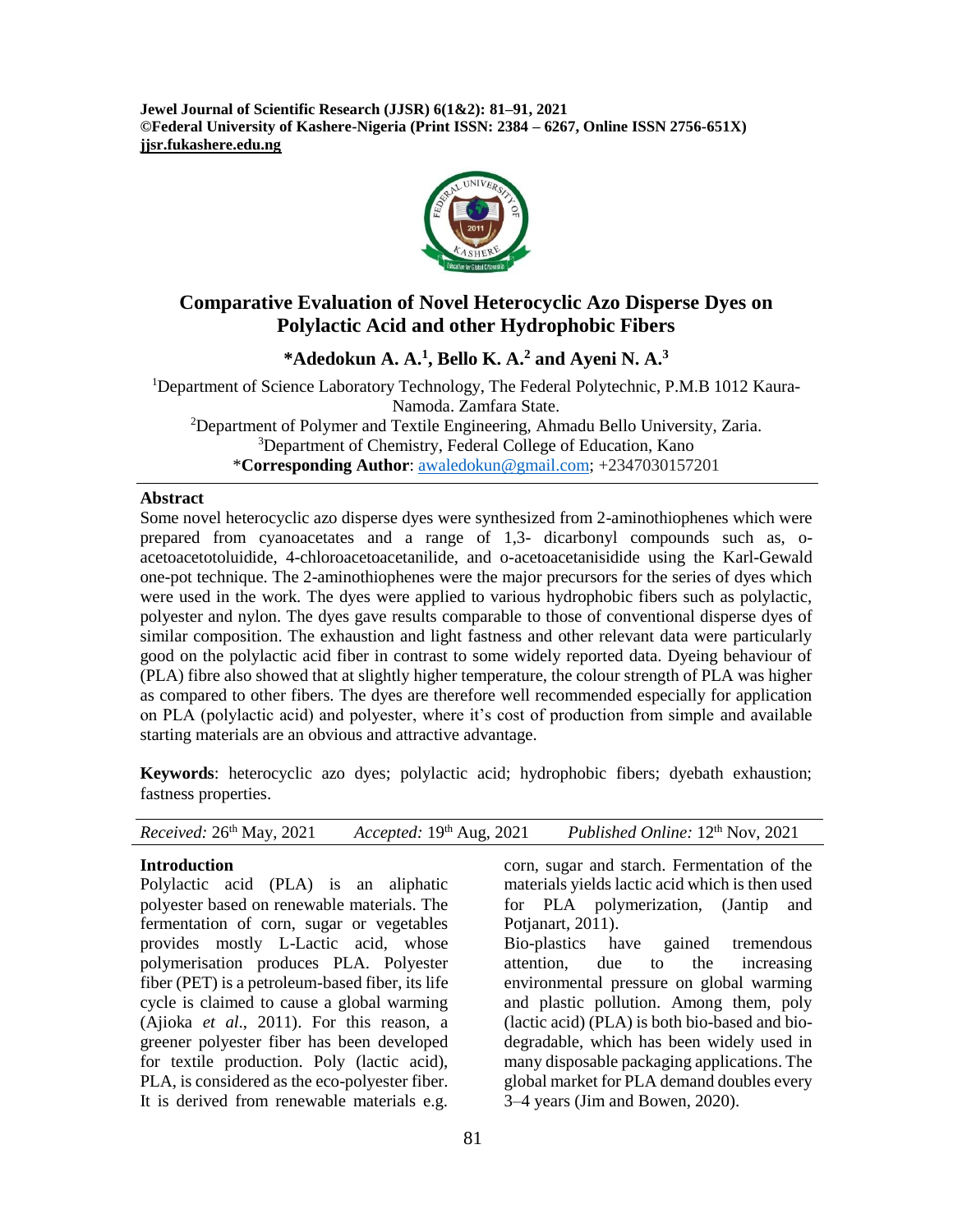Compared to traditional petroleum-based plastics, PLA is more expensive and usually has less mechanical and physical properties. A recent study by Ozan and Akbar (2010) also established the fact that commercialization of D(−) lactic acid and its polymer PDLA have the potential to improve the mechanical and thermal characteristics of PLA (e.g. by forming stereocomplex PLA) for applications in high-end markets. However, the usage of PLA in some other applications is still limited.

An attempt to use PLA as a textile fiber with the aim of replacing PET, fiber with this green polyester fiber has been a challenge and an interesting prospect for chemists for some time. PLA fiber are more hydrophilic than PET, have a lower density, and have excellent crimp and crimp retention. These PLA fibers tend to be stable to ultra-violet light resulting in fabrics that show little fading. They also offer low flammability and low smoke generation characteristics (Gupta *et al*., 2007).

PLA fibers have for some time been seen to be a clearly possible replacement for polyester. Since PLA is a hydrophobic fiber, disperse dyes that have a high affinity for other hydrophobic fibers such as PET are expected to have affinity for PLA. PET is commonly dyed at 130°C, which is above the melting point of PLA. PLA is generally dyed at 110°C and for shorter lengths of time. Excessive heat or extending the dyeing time will cause degradation and loss of tensile strength, molecular weight and elongation at break point (Suesat *et al*., 2003)

Polylactic acid (PLA) is the first melt‐ processable, renewable, sustainable and biodegradable natural‐based synthetic fibre. According to Ozan et al. (2020) PLA fibre, as an aliphatic polyester, can be dyed with disperse dyes. Apart from the limited number of commercial disperse dyes, disperse dye exhaustion on PLA is generally lower than that on polyethylene terephthalate (PET).



**Fig. 1**. Chemical structure of PLA

The former reaction route needs high vacuum, high temperature and a long reaction time. The latter route involves milder conditions and is consequently preferred industrially. Dimerisation of lactic acid can be controlled to produce three different stereochemical forms of lactide, L-, D-, and meso-lactides. Subsequent ring opening polymerisation of the three lactides produces PLA with different properties. Its use as a fiber in the textiles area has also been extensively studied (Gupta *et al.*, 2007). However, in order to introduce PLA successfully into the textile market it needs to be readily dyeable, but to date only a few dyes are available and even fewer articles have been published on the subject (Sriumaoum *et al*., 2012).

Recently, substrates based on Polylactide (PLA) fibers have received attention worldwide because of their attractive advantages (Vorabodee *et. al*., 2012), including their availability from a naturally renewable carbohydrate resource. PLA is also a polyester that is subject to high ultraviolet (UV) penetration into fabric composed of its fibers. Also, dye performance is normally different on PLA vs on polyethylene terephthalate PET. For instance, many commercial disperse dyes have exhaustion levels <50% on PLA but have exhaustion levels over 90% on PET (Yang & Huda, 2003). Light fastness levels are also quite different on PLA vs PET. Therefore, in addition to developing alternative dyeing methods for PLA (Lunt & Bone, 2001) (Jamshidi *et al.* 1988), the synthesis of dyes that take the structural nature of PLA into consideration is essential to improving dye exhaustion and light fastness.

An example of the alkaline preparation process is peroxide bleaching used to whiten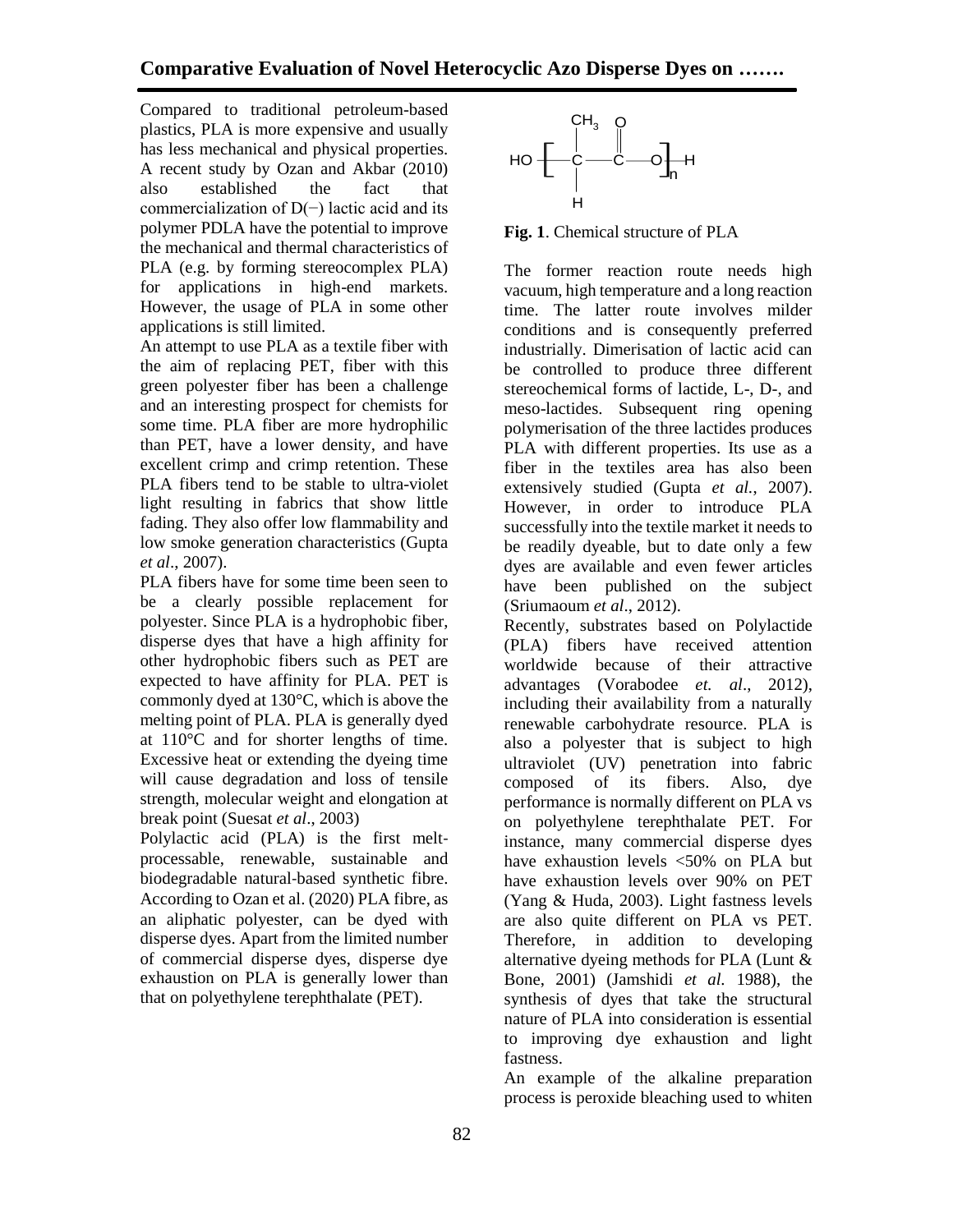the cotton component in the PLA/cotton blend, resulting in a substantial reduction of the fiber strength. Therefore, the preparation, dyeing and finishing processes for PLA should be milder than those used for PET. It is suggested to process PLA fiber at lower alkalinity, processing temperature and time (Phillips, 2004).

Although both polymers are dispersed dyeable, the high dyeing temperature employed for P.E.T must not be used for PLA to avoid degradation of the polymer, manifested as substantial losses in molecular weight, tensile strength, and elongation at break point (Phillips, 2004). In the relatively few studies that have been published on the colouration of PLA fibers, a common theme has been the application of extant commercial dyes with very mixed results obtained.

PLA fibres can be dyed with disperse dyes, just like PET fibres, although modified wet processing processes are employed. Finding the best conditions and methods for wet processing and after-care applications for PLA based textile products will increase the performance of this natural-based meltspinnable PLA fibre (Ozan Avinc and Akbar Khoddami 2010)

### **Applications and uses of polylactides**

Several factors have led to the development of polylactic acid (PLA) fibers for textiles application. The fiber potential of PLA was established in the 50s when PLA biodegradable and bioabsorbable surgical sutures were produced (Lipinsky and Sinclair 1986; Shon, 1991). Since then, lower cost processes that eliminate gypsum by-products have catalyzed the use of significant amounts of PLA in an array of new applications that include biodegradable forks, spoons, and knives; biodegradable and environmentally safe plastic packaging with good mechanical and thermoplastic properties; formulations for paper coatings; adhesives for high quality recycled paper; mold-resistant prosthetic devices; and slow release carriers and capsules for herbicides and pesticides (Adedokun, 2011; Ajioka, 1995). Lactic acid is produced naturally during metabolism in

most living organisms including humans and is used in the manufacture of cheese, pickles, yoghurt, and food preservation and acidulation (Louis and Annacleta, 2001). The primary raw materials for commercial production include corn, whey, sweet sorghum, wheat, barley, sugar beets, and sugar cane. Other raw materials for lactic acid include petroleum, coal, and natural gas liquids (Adedokun, 2011; Giita Silverajah, 2012). An understanding of the dyeability of PLA is essential to production of aesthetically pleasing textiles. In an earlier paper by Kameoka *et al.* (1997), they published an article that established the optimum conditions for producing the vibrant colours needed for commercial applications were 60-minute dye applications at 90 –  $100^{\circ}$ C at pH 5. A dye exhaustion of 88% was achieved under these conditions.

The present study has been carried out to evaluate the performance of some newly synthesized heterocyclic azo dyes on PLA. The study was also extended to examine the application of the dyes on other hydrophobic fibers as well such as PET, Nylon 6,6. Nine disperse dyes were used in the study. These heterocyclic disperse dyes were synthesized in our laboratories (Adedokun, 2011) and in addition, the study sets out to evaluate their dyeing properties and other relevant parameters.

### **Materials and Methods**

### **Materials**

100% PET (75 denier/36 filament) fabric and Polylactic acid non-woven material and Nylon 6,6 were used. The PLA material was used as is.

## **Structures of Dyes used in the Study**

Three series of dyes were used. They were earlier synthesized in our laboratory and labelled as Series 1 to 3. While the three amine (diazo) components were essentially the same, three different coupling components were applied producing a total of nine (9) test dyes. The couplers were N,Ndimethylaniline, 2-naphthol, bis-hydroxyethyl aniline.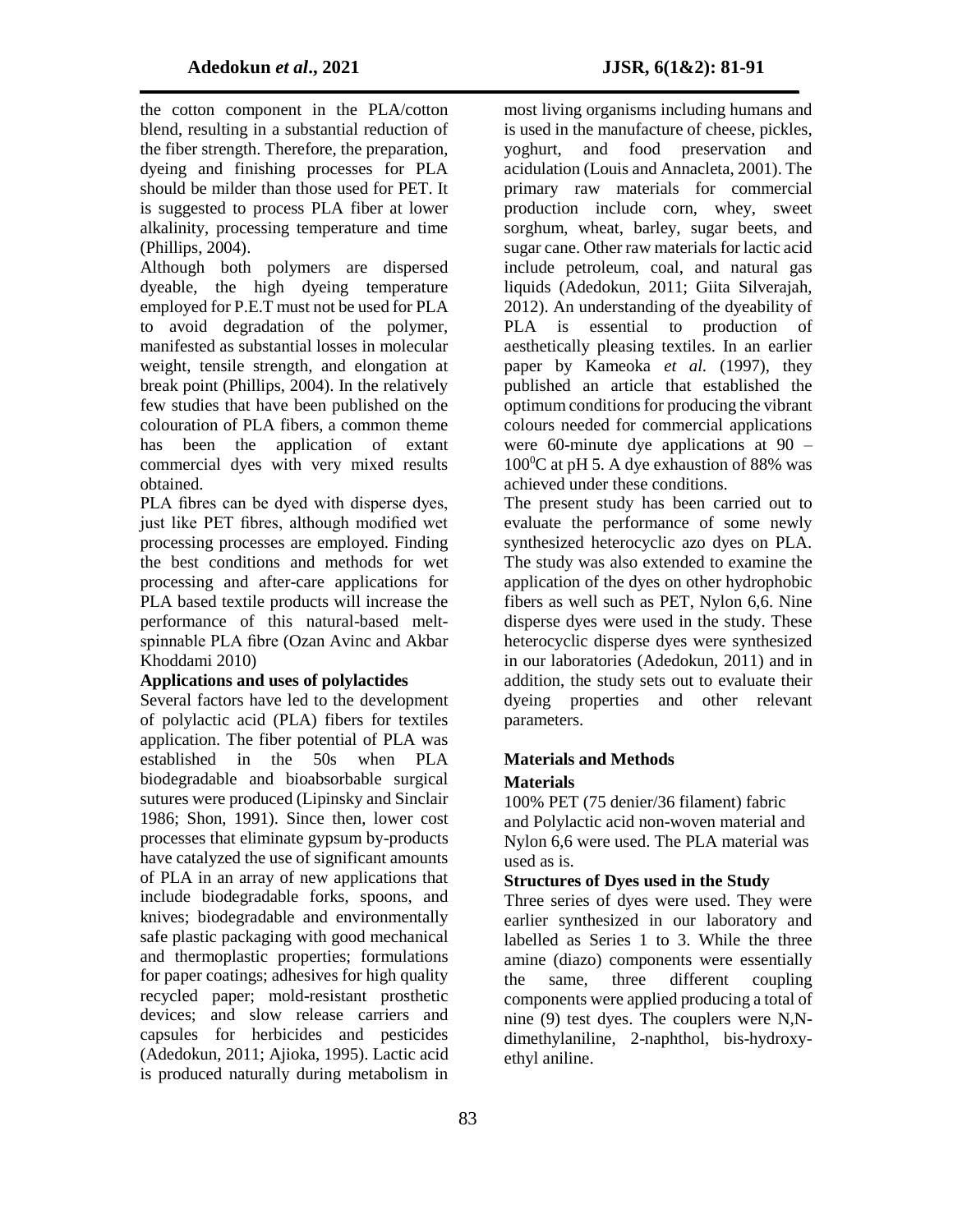

Dye (3a) 
$$
R_1 = H
$$
,  $R_2 = CH_3$ 

\n(3b)  $R_1 = H$ ,  $R_2 = OCH_3$ 

\n(3c)  $R_1 = Cl$ ,  $R_2 = H$ 

**Preparation of stock and dyebath solution**  The stock solutions were prepared by weighing out 0.5g dye powder, and adding it to a beaker containing 100ml water and the dispersing agent 0.75g/L. The volume was brought to 250ml and thoroughly shaken. The dispersion was then further diluted to the final volume of 500ml. This gave a solution

strength of  $1g/1$  (0.1 %) which was found to be a suitable concentration and was used throughout the experiments.

#### **Dye Application [Polyester Materials]**

Dispersion of the dyes was produced by grinding in the presence of dispersing agent TRITON-X  $(1g/l)$ . The wetted-out polyester fabrics was added to the prepared dyebaths (liquor ratio 50:1), which was adjusted to  $pH$ 4.75 (with acetic acid) and containing the dispersions and sequestrant (EDTA, 0.5%). Dyeing was performed by raising the dyebath temperature from 70 to  $130^{\circ}$ C at 1.5degC/min, holding at this temperature for 75 min and rapidly cooling to  $70^{\circ}$ C. The dyeings were rinsed with cold water and reduction cleared (1g/l sodium hydroxide, 1g/l sodium hydrosulphite, 10 min,  $80^{\circ}$ C) or alkali cleared (20g/l sodium carbonate, 15 min,  $80^{\circ}$ C) as required.



A---Dye bath preparation B---Washing (hot and cold) C---Reduction clearing/Alkali clearing

#### **Figure 2: HT dyeing profile of polyester used in this study**

**Dyeing and Reduction Clearing Procedure** Dyeing operations were performed by means of a high temperature dyeing method in the AHIBA NUANCE [DataColor International USA], high temperature dyeing machine. Fabric 5.0g was dyed at a liquor to goods ratio of 50:1 in a dyebath containing disperse dye (2.0% o.w.f) and TRITON-X non-ionic surfactant (1g/L) as dispersing agent. The pH of the dyebath was adjusted to  $\sim$  5.0 using AcOH/NaOAC and then dyeing commenced at a dyebath temperature of  $40^{\circ}$ C, which was ramped up to the maximum temperature at a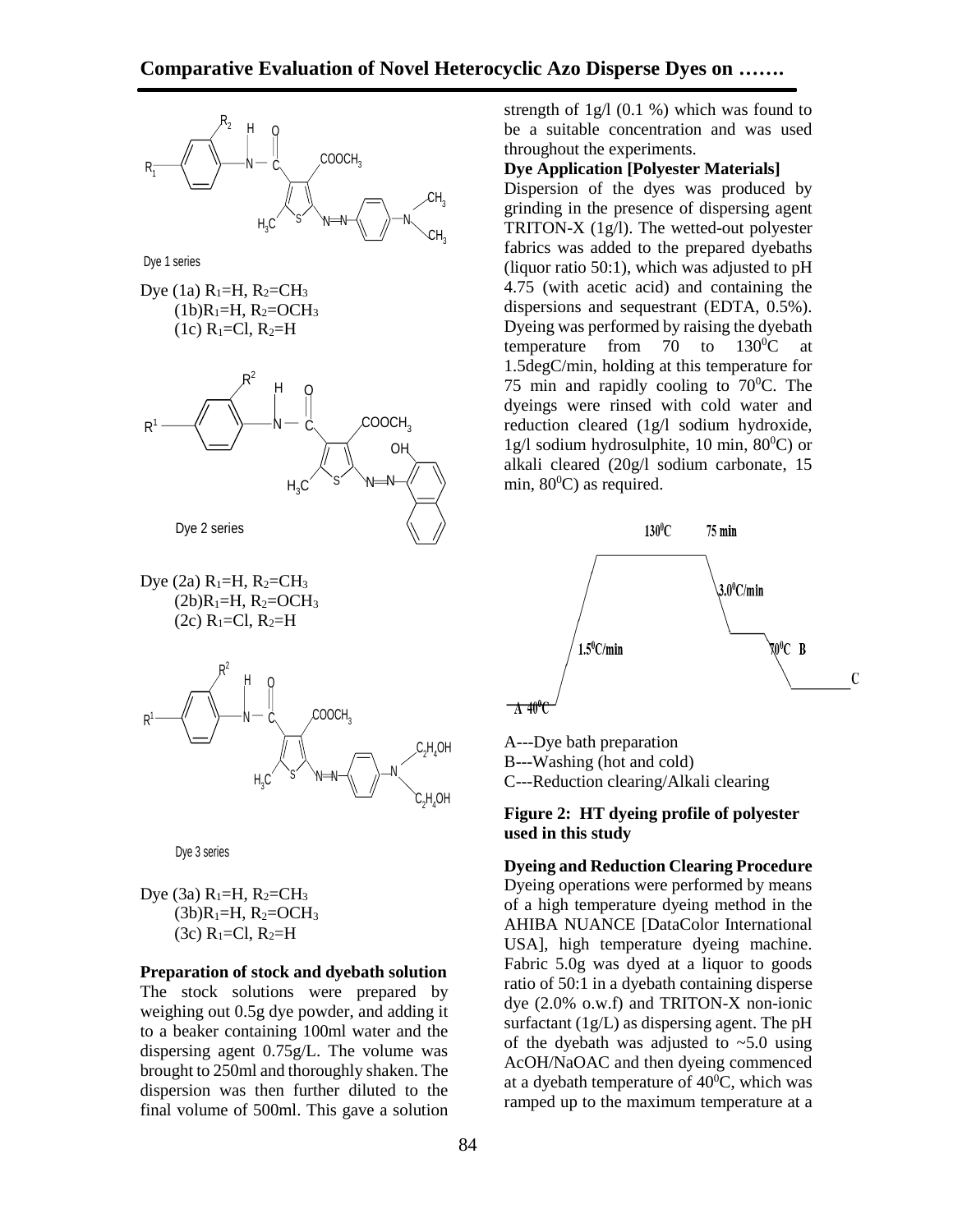rate of  $2^0$ C/min. These maximum temperatures were  $130^0C$  and  $100^0C$  for PET and PLA/Nylon 6,6 fibers respectively. After holding at the maximum temperature for 40 mins, the dyebath was cooled back to  $70^{\circ}$ C at a gradient of  $2.5^{\circ}$ C/min. Fabric was then removed from the dyebath, followed by a reduction clearing procedure as already described above.

#### **Dyeing of PLA/Nylon 6,6**

Dye-bath preparation was the same as for the previous fabrics. Nylon may however be dyed up to the boil at  $100^{\circ}$ C, while PLA is usually dyed at 80 -90 $\degree$ C to avoid fiber degradation. Acetic acid was added to achieve a pH 6-7, and dispersing agent added at 0.75-1.0g/L. The fabric was entered at 30-  $40^{\circ}$ C and raised to the required dyeing temperature within 30-45 minutes at the rate of 1-2 <sup>0</sup>C per minute. The dyeing was continued for 45-60min. The dyed fabrics were rinsed in warm water and then cold water and also allowed to dry.



**A---D**yebath preparation, B---Washing [hot and cold]

C---Reduction clearing/Alkali clearing

**Figure 3. Dyeing profile of nylon 6, 6 used in this study.**



**A-D**yebath preparation, B---Washing [hot and cold]C---Reduction clearing/Alkali clearing

#### **Figure 4: Dyeing profile of PLA used in this study.**

#### **Measurement of Dye Exhaustion**

Dye uptake was determined by measuring the absorbance of diluted dyebath samples at the wavelength of the maximum absorption. The bath was sampled before and after dyeing. A 1ml aliquot was taken from the bath and diluted in 20ml acetone. This is to ensure that the absorbance falls within the readable range of 1.5. The percentage of dyebath exhaustion (%E) was calculated using the equation below as suggested by Jae-Hong Choi et. al (2008); and Ozan Avinc et. al. (2006)

 $% E = [(A_0-A_1)/A_0] \times 100$ 

Where  $A_0$  and  $A_1$  are the absorbances at  $\lambda$ max of the dyebath prior to dyeing and after dyeing, respectively.

#### **Application Properties of the Synthesized Dyes.**

The fastness to light, was assessed in accordance with AATCC Test Method No 16-1998, sublimation according to AATCC Test No 117-1999 and perspiration was assessed in accordance with AATCC Test No 15-1997. The rub fastness test was carried out using a crockmeter (Atlas) in accordance with AATCC-Test Method 8-1996 and the wash fastness test in accordance with AATCC 61-1996 TEST Method NO 2A. The details of the various fastness tests are highlighted below.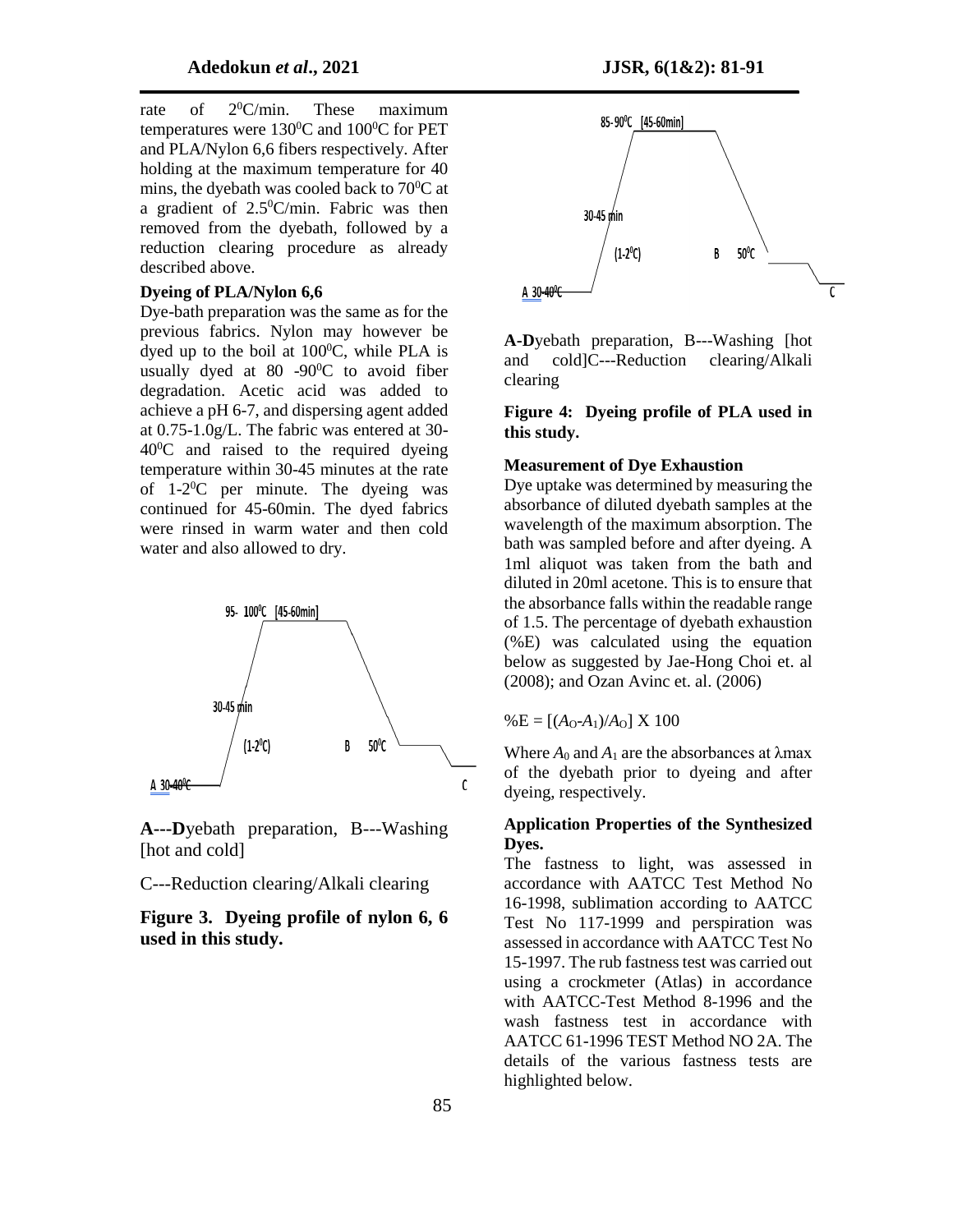# **Light Fastness Test**

The light fastness study was carried out using an Atlas Ci-3000 Xenon Fade-O-meter. Procedure E of AATCC Test Method No. 16- 1998 was used for the experiment. The light source was a water-cooled xenon-arc lamp. The machine parameters were set according to the standard method. Lamp wattage was set at 6.5 kilowatts, the wet bulb depression was  $15^{\circ}$ C, and the radiant energy source was set at 1.10 watts/m<sup>2</sup>. Exposure time of 20hours was adopted.

### **Wash Fastness Test**

Fastness to washing was assessed using Test No 2A in AATCC Test Method 61-1996 (Colourfastness to Laundering, Home and Commercial: Accelerated)

Fastness to washing was assessed by an ATLAS automatic Launder-O-meter [Textile Test Equipment] under the following conditions; the washing solution contained neutral soap 0.15% detergent of total volume, a washing temperature of  $49^{\circ}$ C, the duration of washing was 45 minutes; and the materialto-liquor ratio was 1:50. After washing, the fabric samples were removed and rinsed with hot water  $(35^{\circ}C)$ . They were then squeezed and air dried. A staining test was also evaluated with the stitching together of the AATCC Multifiber strips No. 10.

The effect on the colour was expressed and defined by the use of AATCC grey scale for change in shade and also that of staining, (Maradiya, 2001). An AATCC Grey scale for colour change and Grey scale for assessing staining was used for the evaluation.

#### **Perspiration Fastness Test**

Specimens of the textile in contact with specified adjacent fibres were treated in histidine solution, drained, and placed between two plates of 11.5 cm x 6 cm size and of 0.15 cm thickness under the pressure of a weight-piece of mass 5kg in a testing device. It was kept in an oven for 6 hours  $\pm 5$ minutes at  $38\pm 1^0C$ . The specimen and the adjacent fibres were dried separately overnight for proper conditioning. The change in colour of each specimen and the staining of the adjacent fibres were assessed with the grey scales, (Maradiya, 2001).

# **Acid Perspiration Test**

An acid solution containing 5g/litre sodium chloride (NaCl), 2.2g/litre sodium dihydrogen orthophosphate  $(NaH<sub>2</sub>PO<sub>4</sub>.2H<sub>2</sub>O)$  and  $0.5g/litre$  1-histidine mono-hydrochloride mono-hydrate  $(C_6H_9O_2N_3HCl.H_2O)$  was freshly prepared. The solution was brought to 5.5 with a 0.1N acetic acid solution.

### **Alkaline Perspiration Test**

An alkaline solution containing 5g/litre sodium chloride (NaCl), 0.5g/litre l-histidine mono- hydrochloride mono-hydrate  $(C_6H_9O_2N_3HCl.H_2O)$  and 2.5g/litre disodium hydrogen orthophosphate  $(Na_2HPO_4.2H_2O)$ was freshly prepared. The solution was brought to pH 8 with a 0.1N sodium hydroxide solution.

### **Crock [Rubbing] Fastness Test.**

The principle involves rubbing a piece of standard white cloth against the dyed fabric sample under controlled conditions of pressure and speed. The rubbing finger was covered with white cloth, for both the dry test and wet test. The white test fabric was soaked in deionized water before testing for the wet crock-fastness. The colour transferred to the white cloth was compared with a standard grey scale for colour transfer. The grey scale for the alteration of colour consisted of grades 1-5, (Maradiya, 2001).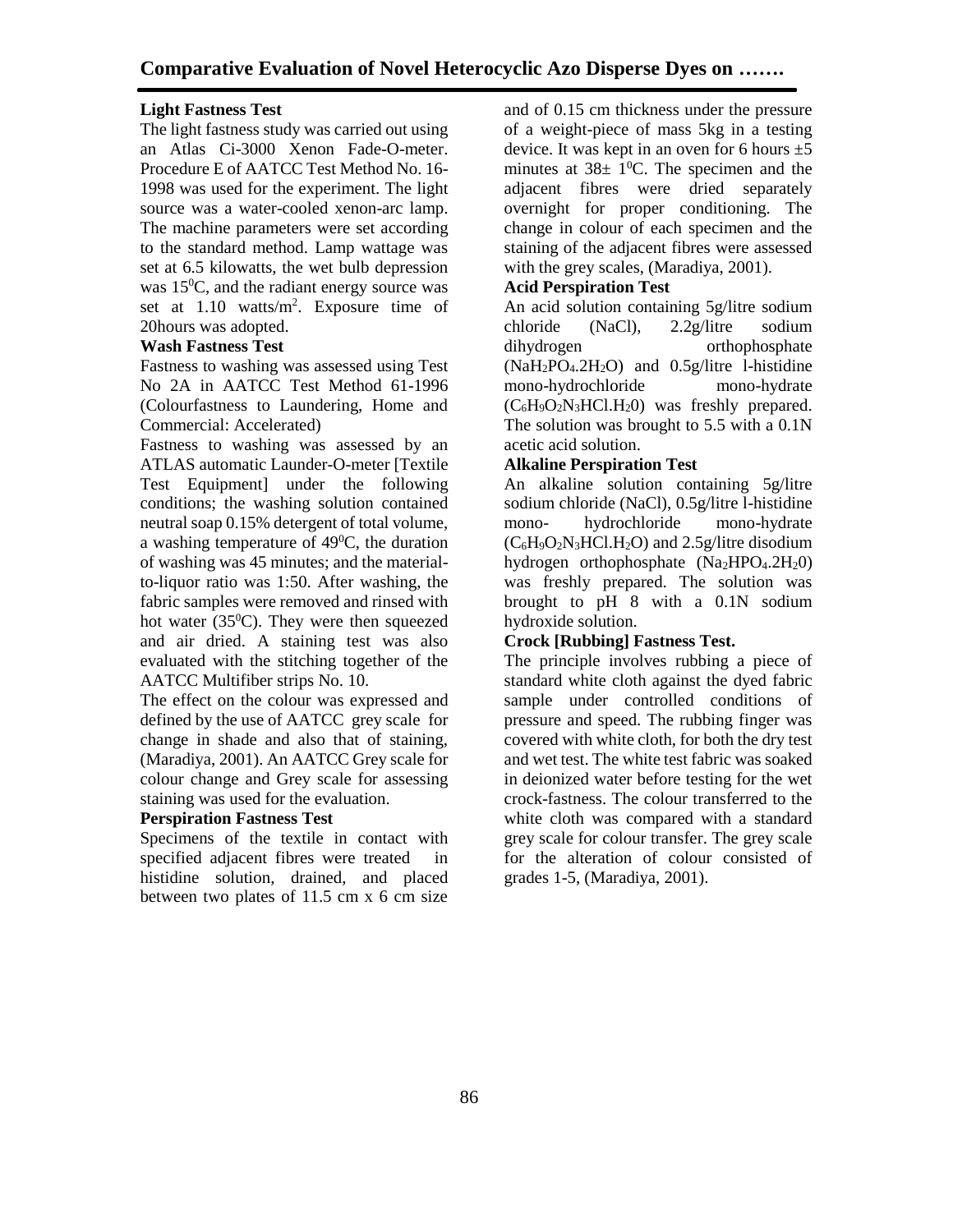# **Results**

# **Table 1:Dyeing properties of the 2-aminothiophene dyes on polyester fabric**

(2% Depth of shade. 50: 1 Liquor Ratio) TRITON-X as Dispersing agent

| Dye<br>no.     | Colour<br>hue on<br>polyester |                | Wash fastness            |                    | Exhaus.<br>[%] |                | Rubbing<br>fastness      |               | Perspiration fastness |                    |               |                          |                |                |  |
|----------------|-------------------------------|----------------|--------------------------|--------------------|----------------|----------------|--------------------------|---------------|-----------------------|--------------------|---------------|--------------------------|----------------|----------------|--|
|                |                               | CC             | <b>SP</b>                | S<br>$\mathcal{C}$ |                | Dry            | Wet                      | Alk           |                       |                    | Acid          |                          |                |                |  |
|                |                               |                |                          |                    |                |                |                          | CC            | S<br>${\bf P}$        | S<br>$\mathcal{C}$ | CC            | ${\bf S}$<br>$\mathbf P$ | <b>SC</b>      |                |  |
| 1a             | Violet                        | 4              | 4                        | 5                  | 73             | $\overline{4}$ | $\overline{\mathcal{A}}$ |               | 5                     | 5                  | $\mathfrak s$ | 5                        | $\mathfrak{S}$ |                |  |
| 1 <sub>b</sub> | Light<br>violet               | $3-4$          | $\overline{4}$           | 5                  | 78             | 5              | $\overline{4}$           | $\frac{5}{5}$ | 5                     | $\overline{5}$     | 5             | 5                        | 5              | $\frac{5}{5}$  |  |
| 1c             | <b>Brown</b>                  | $\overline{4}$ | $\overline{4}$           | 5                  | 77             | $\overline{4}$ | $\overline{4}$           | 5             | 5                     | 5                  | 5             | $\overline{4}$           | 5              | $\mathfrak s$  |  |
| 2a             | <b>Brown</b>                  | 4              | $\overline{\mathcal{A}}$ | 5                  | 69             | 5              | $\overline{4}$           | 5             | 5                     | 5                  | $\mathfrak s$ | 5                        | $\mathfrak{S}$ | 5              |  |
| 2 <sub>b</sub> | Light<br>yellow               | 5              | 5                        | 5                  | 72             | 5              | $\overline{4}$           | 5             | $\overline{5}$        | $\overline{5}$     | 5             | $\overline{4}$           | 5              | $\overline{4}$ |  |
| 2c             | Yellow<br>brown               | 5              | 5                        | 5                  | 73             | 5              | $4 - 5$                  | 5             | 5                     | 5                  | 5             | 5                        | 5              | 3              |  |
| 3a             | Yellow<br>brown               | $\overline{4}$ | $\overline{4}$           | 5                  | 73             | 5              | $\overline{4}$           | 5             | 5                     | 5                  | 5             | 5                        | 5              | 5              |  |
| 3 <sub>b</sub> | <b>Brown</b>                  | 5              | 5                        | 5                  | 65             | 5              | $\overline{4}$           | 5             | 5                     | $4-$<br>5          | $4 - 5$       | 5                        | 5              | 5              |  |
| 3c             | Orange                        | 5              | 5                        | 5                  | 78             | 5              | 4                        | 5             | 5                     | 5                  | 5             | 5                        | 5              | 5              |  |

Alk--- Alkaline

CC------Change of shade of dyed fabric

SP------Staining of polyester

SC------Staining of cotton

Rating scale—1 (lowest) to 5 (highest) for washing, rubbing, and perspiration fastness.

# **Table 2: Dyeing properties of the 2-aminothiophene dyes on PLA**

| (2% Depth of shade. 50: 1 Liquor Ratio) TRITON-X as Dispersing agent |  |  |  |  |  |  |
|----------------------------------------------------------------------|--|--|--|--|--|--|
|----------------------------------------------------------------------|--|--|--|--|--|--|

| Dye<br>no.     | Colour<br>hue on | Wash<br>fastness |                          |                 | <b>Rubbing</b><br><b>Exhaust</b><br>fastness<br>ion<br>[%] |     |                | <b>Perspiration fastness</b> |        |                    |      |        |           |  |
|----------------|------------------|------------------|--------------------------|-----------------|------------------------------------------------------------|-----|----------------|------------------------------|--------|--------------------|------|--------|-----------|--|
|                | <b>PLA</b>       | CC               | <b>SD</b>                | S<br>C          |                                                            | Dry | Wet            | Alk                          |        |                    | Acid |        |           |  |
|                |                  |                  |                          |                 |                                                            |     |                | CC                           | S<br>D | S<br>$\mathcal{C}$ | CC   | S<br>D | <b>SC</b> |  |
| 1a             | Violet           | $\overline{4}$   | $\overline{4}$           | 5               | 80                                                         | 5   | 4              | 5                            | 5      | 5                  | 5    | 5      | 5         |  |
| 1 <sub>b</sub> | Violet           | $3 - 4$          | $\overline{4}$           | 5               | 77                                                         | 5   | $\overline{4}$ | 5                            | 5      | 5                  | 5    | 5      | 5         |  |
| 1c             | Light<br>purple  | 4                | $\overline{4}$           | 5               | 75                                                         | 5   | $\overline{4}$ | 5                            | 5      | 5                  | 5    | 5      | 5         |  |
| 2a             | Red              | 4                | $\overline{\mathcal{A}}$ | 5               | 68                                                         | 5   | $\overline{4}$ | 5                            | 5      | 5                  | 5    | 5      | 5         |  |
| 2 <sub>b</sub> | Light<br>yellow  | 5                | 5                        | $5\overline{)}$ | 70                                                         | 5   | $\overline{4}$ | 5                            | 5      | 5                  | 5    | 5      | 5         |  |
| 2c             | Red              | 3                | $4-$<br>5                | 5               | 76                                                         | 5   | $4 - 5$        | 5                            | 5      | 5                  | 5    | 5      | 5         |  |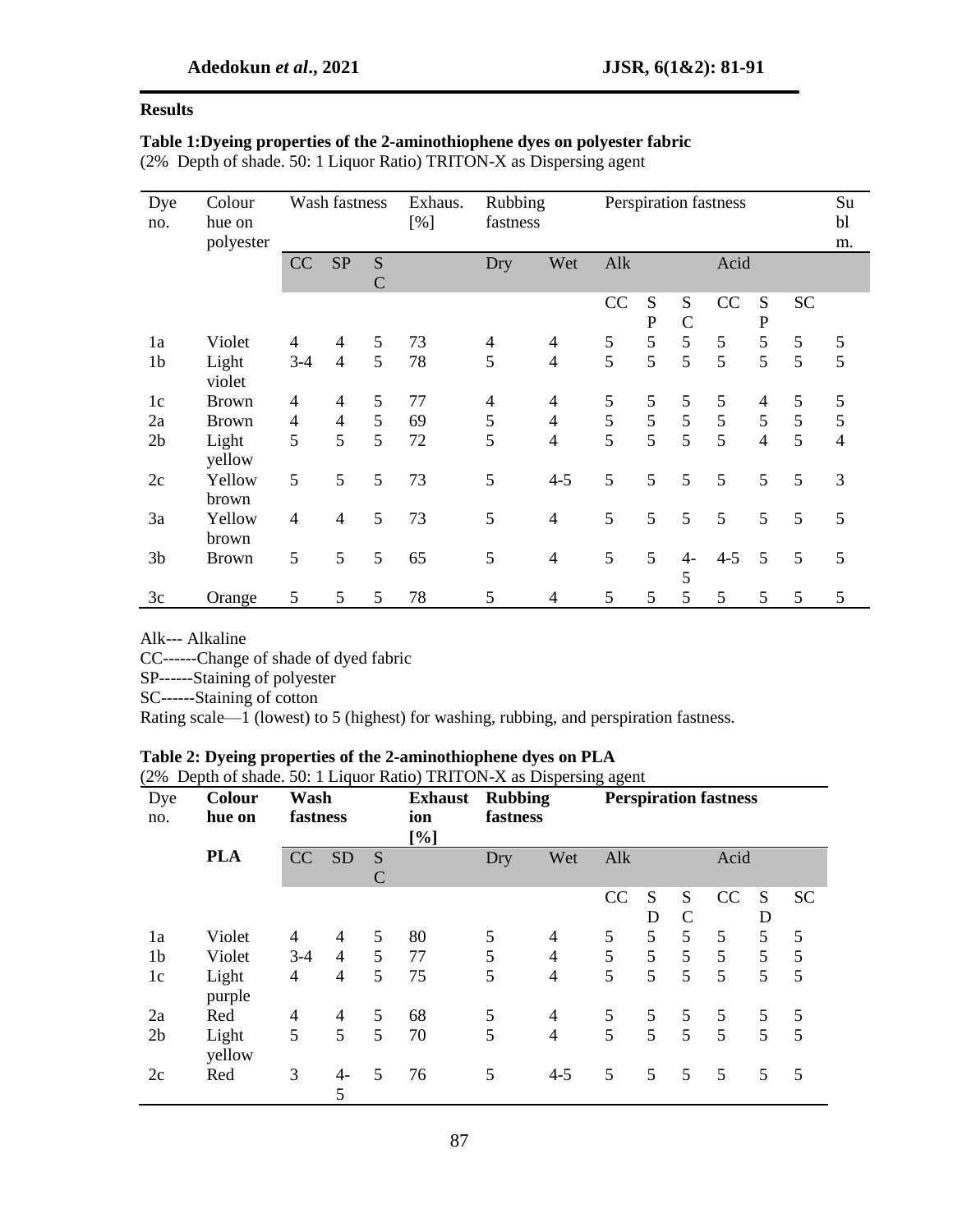**Comparative Evaluation of Novel Heterocyclic Azo Disperse Dyes on …….**

| 2c             | Red    | $2-3$ 4  |                | 5               | 69   | $\mathcal{D}$  | $\sim$ 4       | 5 5 5 5 5 5 5 |   |      |         |            |                 |
|----------------|--------|----------|----------------|-----------------|------|----------------|----------------|---------------|---|------|---------|------------|-----------------|
| 3a             | Red    |          | $\overline{4}$ | $5\overline{)}$ | - 68 | $4 - 5$        | 4              | 5             | 5 | $4-$ | $4-5$   |            | $5\,$           |
| 3 <sub>b</sub> | Orange | 3 4 5 84 |                |                 |      | $\overline{5}$ | 4 5 5 5 5      |               |   |      |         | $5\quad 5$ |                 |
| 3c             | Orange | $4-5$ 4  |                | $5\overline{)}$ | 75   | 5 <sup>5</sup> | $\overline{4}$ |               |   |      | 5 5 5 5 | 5          | $5\overline{)}$ |

Alk--- Alkaline

CC------Change of shade of dyed fabric

SD------Staining of diacetate

SC------Staining of cotton

Rating scale—1 (lowest) to 5 (highest) for washing, rubbing, and perspiration fastness.

| <b>Dye</b><br>no. | Colour<br>hue on | <b>Wash fastness</b> |                |           | <b>Rubbing</b><br>Exhau.<br>[%]<br>fastness |     |                | <b>Perspiration fastness</b> |                |               |         |      |                |
|-------------------|------------------|----------------------|----------------|-----------|---------------------------------------------|-----|----------------|------------------------------|----------------|---------------|---------|------|----------------|
|                   | nylon            | CC                   | SN             | <b>SC</b> |                                             | Dry | Wet            | Alk                          |                |               | Acid    |      |                |
|                   |                  |                      |                |           |                                             |     |                | CC                           | S              | S             | CC      | S    | <b>SC</b>      |
|                   |                  |                      |                |           |                                             |     |                |                              | N              | $\mathcal{C}$ |         | N    |                |
| 1a                | Violet           | 3                    | 4              | 5         | 79                                          | 5   | $\overline{4}$ | 5                            | 5              | 5             | 5       | 5    | 5              |
| 1 <sub>b</sub>    | Violet           | 3                    | $\overline{4}$ | 5         | 80                                          | 5   | $\overline{4}$ | 5                            | 5              | 5             | 5       | $4-$ | 5              |
|                   |                  |                      |                |           |                                             |     |                |                              |                |               |         | 5    |                |
| 1c                | Light            | 3                    | $\overline{4}$ | $4 - 5$   | 78                                          | 5   | $\overline{4}$ | 5                            | 5              | 5             | 5       | 5    | $\overline{4}$ |
|                   | violet           |                      |                |           |                                             |     |                |                              |                |               |         |      |                |
| 2a                | Light            | 3                    | $\overline{4}$ | 5         | 69                                          | 5   | $\overline{4}$ | 5                            | $4-$           | 5             | 5       | 5    | 5              |
|                   | violet           |                      |                |           |                                             |     |                |                              | 5              |               |         |      |                |
| 2 <sub>b</sub>    | Light            | $3-4$                | 5              | 5         | 79                                          | 5   | $4 - 5$        | 5                            | $\overline{4}$ | 5             | $4 - 5$ | 5    | 5              |
|                   | yellow           |                      |                |           |                                             |     |                |                              |                |               |         |      |                |
| 2c                | Light            | 5                    | $\overline{4}$ | 5         | 80                                          | 5   | $\overline{4}$ | 5                            | 5              | 5             | 5       | 5    | 5              |
|                   | yellow           |                      |                |           |                                             |     |                |                              |                |               |         |      |                |
| 3a                | Red              | 3                    | $\overline{4}$ | 5         | 77                                          | 5   | $\overline{4}$ | 5                            | 5              | 5             | 5       | 5    | 5              |
| 3 <sub>b</sub>    | Red              | 3                    | $\overline{4}$ | 5         | 71                                          | 5   | $\overline{4}$ | $4 - 5$                      | 5              | $4-$          | 5       | 5    | 5              |
|                   |                  |                      |                |           |                                             |     |                |                              |                | 5             |         |      |                |
| 3c                | Orange           | 3                    | 3              | 5         | 86                                          | 5   | 4              | 5                            | 5              | 5             | 5       | 5    | $4 - 5$        |

### **Table 3: Dyeing properties of the 2-aminothiophene dyes on nylon fabric** (2% Depth of shade. 50: 1 Liquor Ratio) TRITON-X as Dispersing agent

Alk--- Alkaline

CC------Change of shade of dyed fabric

SN------Staining of nylon

SC------Staining of cotton

Rating scale—1 (lowest) to 5 (highest) for washing, rubbing, perspiration and fastness.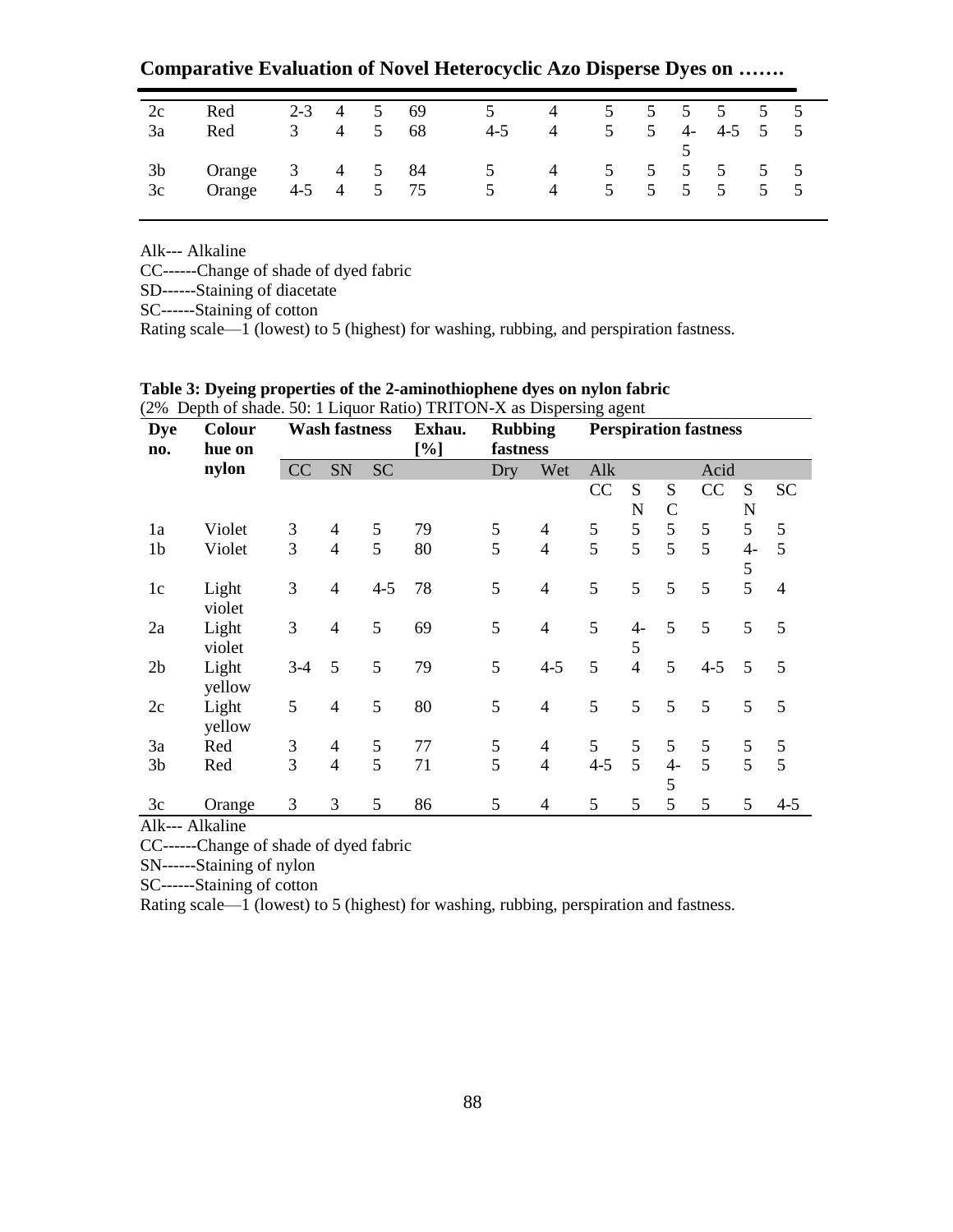| <b>Dye</b><br>N <sub>0</sub> | <b>Light fastness</b> |            |       |  |  |  |  |  |  |  |  |
|------------------------------|-----------------------|------------|-------|--|--|--|--|--|--|--|--|
|                              | Polyester             | <b>PLA</b> | Nylon |  |  |  |  |  |  |  |  |
| 1a                           | $3-4$                 | 2          | $1-2$ |  |  |  |  |  |  |  |  |
| 1b                           | $2 - 3$               | 2          | $1-2$ |  |  |  |  |  |  |  |  |
| 1c                           | 2                     | 2          | 1     |  |  |  |  |  |  |  |  |
| 2a                           | $1 - 2$               | $1-2$      |       |  |  |  |  |  |  |  |  |
| 2 <sub>b</sub>               | 2                     | 2          | $1-2$ |  |  |  |  |  |  |  |  |
| 2c                           | 2                     | 2          |       |  |  |  |  |  |  |  |  |
| 3a                           | $2 - 3$               | 2          | $1-2$ |  |  |  |  |  |  |  |  |
| 3 <sub>b</sub>               | 2                     | 2          |       |  |  |  |  |  |  |  |  |
| 3c                           | 2                     | 2          | $1-2$ |  |  |  |  |  |  |  |  |

**Table 4: Light fastness results of tested dyes**

P----Polyester

T----PLA

N----Nylon

Rating scale—1 (lowest) to 5 (highest) for the light fastness.

#### **Discussion**

From the data presented, it was observed that the exhaustion of the dyes was slightly higher on PLA than on polyester. This of course was to be expected in view of the high crystallinity of the polyester compared with PLA and Nylon 6,6.

The color fastness of dyed PLA tends to be slightly lower than that of PET at similar depths of shade. Yang and Huda (2003) reported that the disperse dyes studied exhibited lower washing and rub fastness on PLA than on PET. Choi and Seo (2006) reported that wet fastness of each PLA dyeings (at 4.0% o.w.f.) was either similar or up to 1 point lower that its PET counterpart. However, Scheyer and Chiweshe (1999) claimed that most disperse dyes on PLA fibre would have acceptable wash fastness for apparel applications. The wash fastness of high- and low-D PLA fibres exhibit very little difference due to their close glass transition temperatures (Blackburn et. al 2006).

However the wash fastness of the dyes on PLA gave results which are comparable with that of polyester and in some cases even better. This is encouraging in view of the fact of the limited availability of suitable dye range for PLA. Similarly data from other application tests are also encouraging. Results from the light fastness test however returned quite poor results which may make

the application of the dyes for outdoor use not suitable.

Overall, extensive work would still need to be done especially in the area of improved exhaustion and better wash fastness. However the encouraging thing is that the application areas of the PLA are so wide and the dyes would no doubt find utility in a number of situations relevant to the specific areas of strength displayed by the dyes.

#### **Conclusion**

The results proved that the tested dyes with further studies and some modifications in the dyeing protocols could give a major boost to the coloration of PLA. Advancement in the chemistry of PLA seems to be moving at a considerable pace and faster than that of suitable colorants for it. Further studies are however needed to encourage production of dyes with substantially higher exhaustion level as well as better light fastness. Achieving both objectives will widen the scope of available colorants for PLA and other hydrophobic fibers.

While the use of PLA fibre is still at its infancy compared with conventional synthetic fibres such as PET, PLA fibre consumption is projected to rise in the near future due to its ecological advantages and other technical usefulness as a textile fibre. Finding the best conditions and methods for wet processing and after-care applications for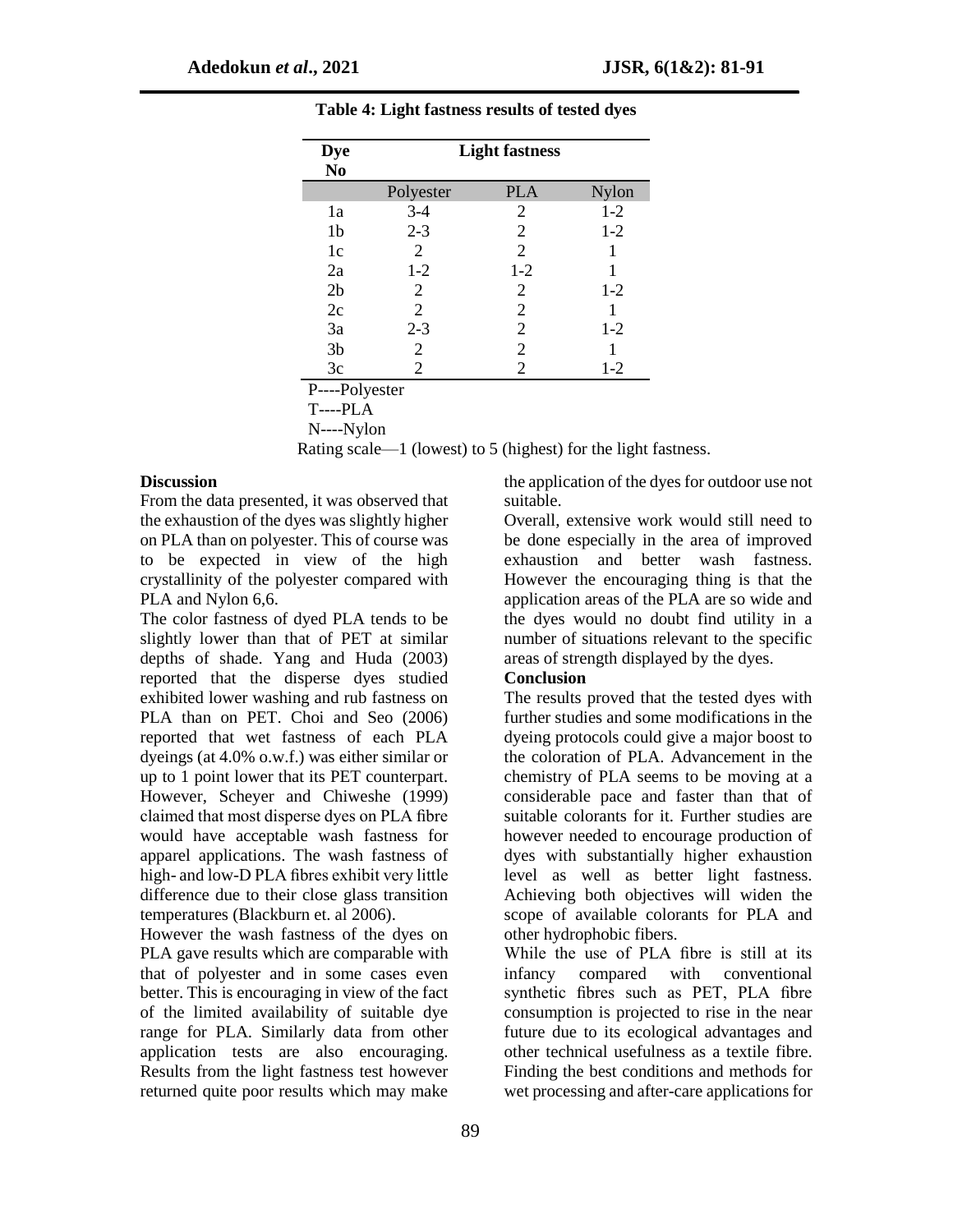PLA-based textile products will certainly lead to increase in the consumption of this natural renewable resource-based melt processable PLA fibre. New research and improvements in chemistry and wet processing of PLA fibres will obviously further expand the use of this fibre and new applications

### **Acknowledgement**

Special thanks to Professor H.S Freeman at the Wilson College of Textiles, North Carolina State University (NC State), Raleigh, USA, who provided the use of his laboratory facility as well as supplied most of the consumables used in the research. Also to the Board of the Tertiary Education Trust Fund (TETFUND), Abuja, for sponsoring the trip to NC State University as a Research Scholar.

# **References**

Adedokun, A. A (2011) Synthesis of disperse dyes from 2-aminothiophenes and their dyeing performance on synthetic fabrics. Unpublished Ph.D Thesis. Ahmadu Bello University, Zaria.

Ajioka, M; Enomoto K. S; Yamaguchi; (1995) "The basic properties of poly(lactic acid) produced by the direct condensation polymerization of lactic acid," *Journal of Environmental Polymer Degradation*, 3(4): 225–234

Blackburn R S, Zhao X, Farrington D W, and Johnson L (2006), Dyes Pigments, 71, 18

Choi J, and Seo W, (2006). Coloration of poly(lactic acid) with disperse dyes. 1. Comparison to poly(ethylene terephthalate) of dyeability, shade and fastness. *Fibers Polym*., 7(3): 270-275

Giita-Silverajah V.S, Nor A. I. and Chieng B. W. (2012). A Comparative Study on the Mechanical, Thermal and Morphological Characterization of Poly(lactic acid)/Epoxidized Palm Oil Blend, *International Journal of Molecular Science* . 13(5): 5878-5898.

Gupta, B.; Revagade, N. and Hilborn, J (2007). Poly(lactic acid) Fiber: An Overview, *Progress in Polymer Science*, 32: 455-482

Jae-Hong Choi, Jong-yun Choi, Hyun-young Lee, Andrew D Towns, and Chun Yoon (2008):

Novel azo dyes derived from phthalimide. Part 2: Dyeing properties and colour fastness on polyester fibers. *Coloration Technology.*  124: 364-369*.*

Jamshidi, K.; Hyon, S.; and Ikada, Y (1988). Thermal Characterization of Polylactides, *Polymer*, 29: 2229-2234

Jantip S. and Potjanart S. (2011). Dyeing and Fastness Properties of Disperse Dyes on Poly(Lactic Acid) Fiber, in Textile Dyeing: ed. Peter Hauser. 351-372.

Jim J K and Bowen T (2020) The Development and Challenges of Polylactic Acid (PLA) and Polyglycolic acid. Advanced Industrial and Engineering Polymer research.  $3(2): 60 - 70$ 

Kameoka, T. United States Patent No 5,630,849 1997

Lipinsky, E. S; Sinclair R. G; (1986) Is lactic acid a commodity chemical? *Chemical Engineering Progress*, 82(8): 26-32

Lunt, J. and Bone, J (2000). Properties and Dyeability of Fibers and Fabrics produced from Polylactide (PLA) Polymers, *AATCC Review*, pp. 20-23

Loius E. Scheyer, AnnacletaChiweshe (2001). Application and Performance of Disperse dyes on Polylactic Acid (PLA) Fabric. *AATCC Review.* pp 44-48

Maradiya, H.R. (2001). Synthesis of azobenzo[b]thiophene derivatives and their dyeing performance on polyester fibre. *Turkish Journal of Chemistry* 25: 441-450.

Ozan A., John B., Huw O., Duncan P. and Mike W. (2006). Preferred alkaline reduction-clearing conditions for use with Ingeo poly(lactic acid) fibres. *Coloration. Technology.* 122: 157-161